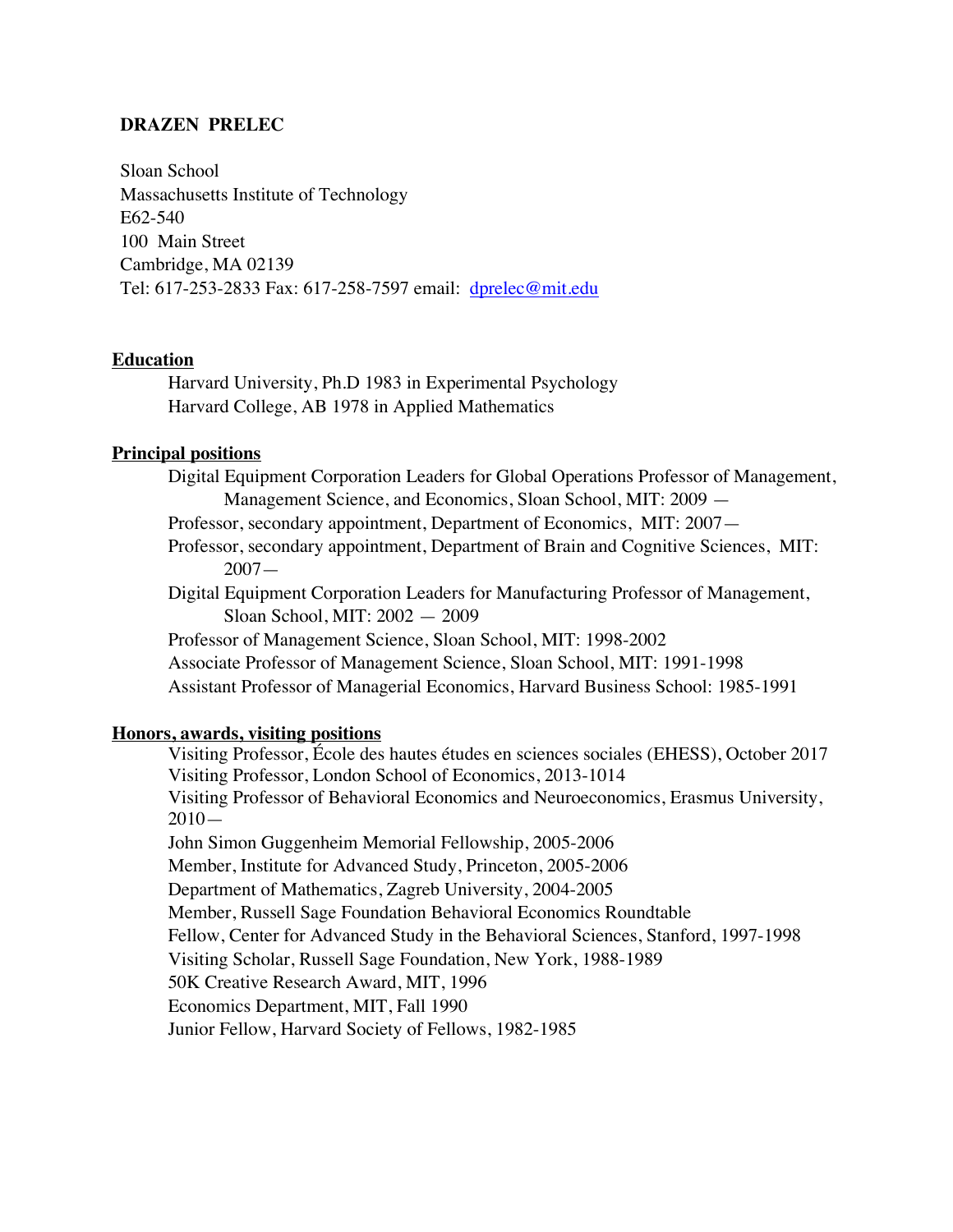## **Publications**

- Collell-Talleda, G., Prelec, D., and K.R. Patil , A simple bagging based plug-in ensemble for binary and multiclass imbalanced data, Neurocomputing, 2017, doi: 10.1016/j.neucom.2017.08.035.
- Prelec, D., Seung, H. S., & McCoy, J. "A solution to the single-question crowd wisdom problem." Nature, 2017, 541(7638), 532-535 (cover feature).
- Pascual-Ezama, D., Dunfield, D., Gil-Gomez de Liano, B., and D. Prelec. "Peer effects in unethical behavior: Standing or reputation?" PLOSOne, April 8, 2015, e.0122305.
- Manning, J, Hedden, T., Wickens, N., Whitfield-Gabrieli, S., Prelec, D., J. D. E. Gabrieli. Personality Influences Temporal Discounting Preferences: Behavioral and Brain Evidence, Neuroimage, 2014, 98, 42-49.
- Prelec, D. "Choosing at the wrong rate: Lessons from the Harvard game." In Sustainable Consumption - Multi-Disciplinary Perspectives: In Honour of Professor Sir Partha Dasgupta, Alistair Ulph (ed.), Oxford University Press, 2014.
- Ziegler, D.A., Ashourian, P., Wonderlick, J.S., Sarokhan, A.K., Prelec, D., Scherzer, C.R., and S. Corkin, "Motor Impulsivity in Parkinson Disease: Associations with COMT and DRD2 polymorphisms," Scandinavian Journal of Psychology, 2014, *55*(3), 278-286.
- Bleichrodt, H., Kothyial, A., Prelec, D. and P. Wakker. "Compound Invariance Implies Prospect Theory for Simple Prospects," Journal of Mathematical Psychology, 2013, 57(3), 68-77.
- Pascual-Ezama, D., Prelec, D. and D. Dunfield. "Motivation, Money, Prestige and Cheats," Journal of Economic Behavior and Organization, 2013, 93, 367-373.
- Weaver, R. and Prelec, D. "Creating truthtelling incentives with the Bayesian Truth Serum," Journal of Marketing Research, 2013, 50(3), 289-302.
- Prelec, D. "Decision Analysis from a neo-Calvinist point of view." In Essays in Behavioural Public Policy, A. J. Oliver (ed.), Cambridge University Press, 2013.
- John, L., Loewenstein, G., and D. Prelec. "Measuring the Prevalence of Questionable Research Practices with Incentives for Truth-telling," Psychological Science (March 2012).
- McKay, R., Mijovic-Prelec, D. and D. Prelec. "Protesting too much: Self-deception and self-signaling." Behavioral and Brain Sciences, 2011, 34, 34-35.
- Mijovic-Prelec, D. and D. Prelec. "Self-deception as self-signaling: A model and experimental evidence." Philosophical Transactions of the Royal Society B: Biology, 2010, 365, 227-240.
- Loewenstein, Y., Prelec, D., and H.S. Seung. "Operant matching as a Nash equilibrium of an intertemporal game." Neural Computation, 2009, 21 (10), 2755-2773.
- Prelec, D. "Consumer behavior and the future of consumer payments," in Moving Money: The Future of Consumer Payment, R. E. Litan and M. N. Baily (eds.), New York and Washington D.C.: Brookings Foundation, 2009.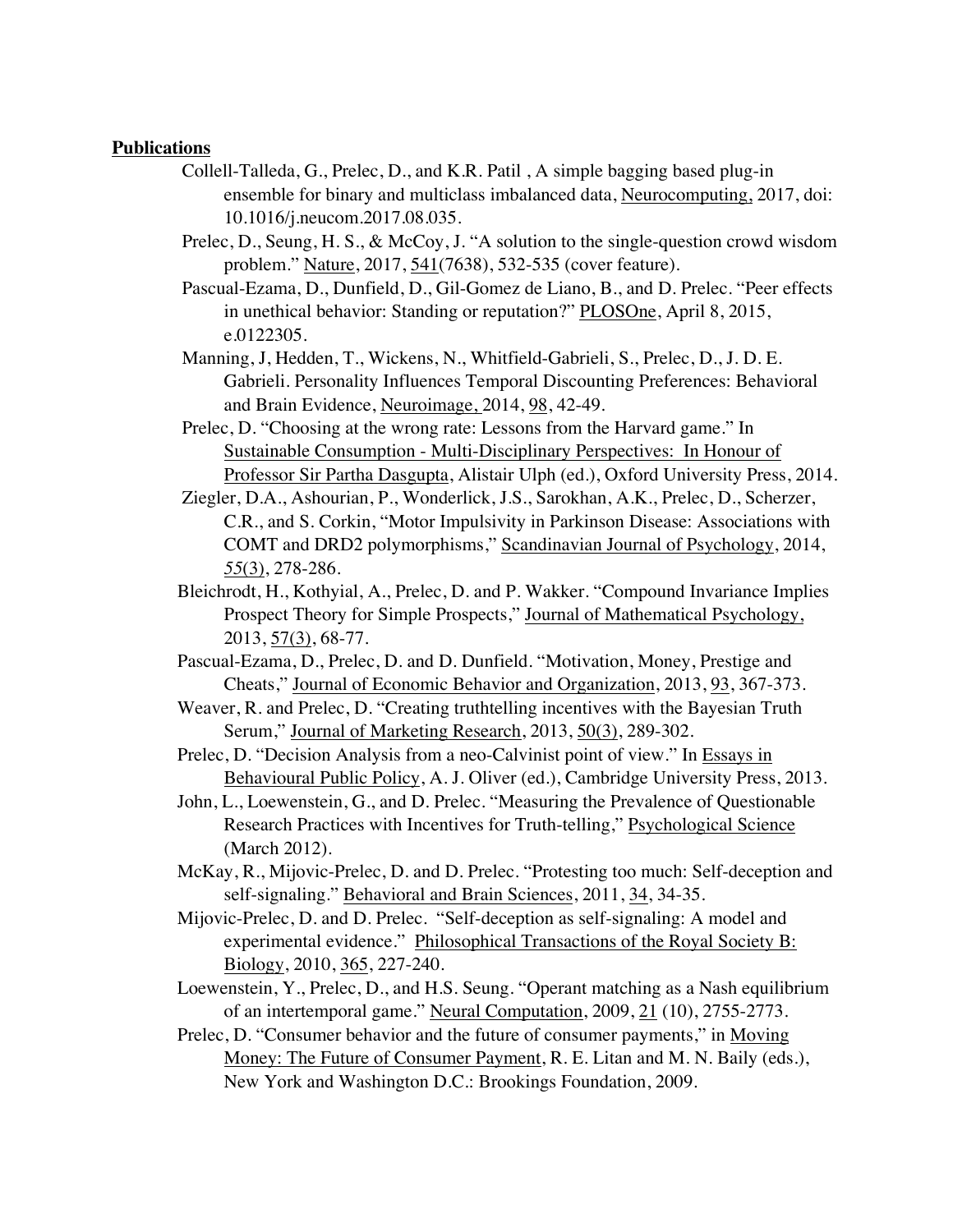- Knutson, B., Wimmer, E., Rick, S., Hollon, N.G., Prelec, D., and G. Loewenstein. "Neural antecedents of the endowment effect." Neuron, 2008, 58 (5), 814-822.
- Ariely, D., Kamenica, E., and D. Prelec. "Man's search for meaning: The case of Legos." Journal of Economic Behavior and Organization, 2008, 67(3), 671-677.
- Ebert, J. and D. Prelec. "The fragility of time: Time-insensitivity and valuation of the near and far future." Management Science, 2007, 53, 1423-1438.
- Knutson, B., Rick, S., Wimmer, E., Prelec, D., and G. Loewenstein. "Neural predictors of purchases." Neuron, 2007, 53, 147-156.
- Prelec, D. "Rebuilding the boat while staying afloat: The modeling challenge for behavioral economics." Journal of Marketing Research, 2006, 43, 332-336.
- Ariely, D., Loewenstein, G., and D. Prelec. "Tom Sawyer and the construction of value." Journal of Economic Behavior and Organization, 2006, 60, 1-10 (lead article).
- Camerer, C., Loewenstein, G., and D. Prelec. "Neuroeconomics: How neuroscience can inform economics," Journal of Economic Literature, 2005, 43, 9-64 (lead article).
- Prelec, D. "A Bayesian truth serum for subjective data." Science, 2004, 306, 462-466 (lead research report).
- Prelec, D. "Decreasing impatience: A criterion for non-stationary time preference and hyperbolic discounting," Scandinavian Journal of Economics, 2004, 106, 511- 532.
- Camerer, C., Loewenstein, G., and D. Prelec. "Neuroeconomics: Why economics needs brains," Scandinavian Journal of Economics, 2004, 106, 555-579.
- Ariely, D., Loewenstein, G., and D. Prelec. "Coherent arbitrariness: Stable demand curves without stable preferences." Quarterly Journal of Economics, 2003, 118, 73-105.
- Prelec, D. and R. Bodner. "Self-signaling and self-control," Time and Decision, G. Loewenstein, D. Read, & R.F. Baumeister (eds.) Russell Sage Press, New York, 2003.
- Bodner, R. and D. Prelec. "Self-signaling in a neo-Calvinist model of everyday decision making," in Psychology and Economics, Vol I I. Brocas and J. Carillo (eds.), Oxford University Press, 2002.
- Prelec, D., and D. Simester, "Always leave home without it: A further investigation of the credit card effect on willingness-to-pay," Marketing Letters, 2001. 12, 5-12.
- Prelec, D. "Compound Invariant Weighting Functions in Prospect Theory," in Choices, Values, Frames, D. Kahneman and A. Tversky (eds). Cambridge: Cambridge University Press, 2001.
- Loewenstein, G., Prelec, D., and R. Weber. "What me worry? A Psychological Perspective on Economic Aspects of Retirement," in H. Aaron (ed) Psychological Perspectives on Retirement. New York and Washington D.C.: Brookings Foundation and Russell Sage Foundation Press, 2000.
- Prelec, D. "The Probability Weighting Function," Econometrica, 1998, 66, 497-527 (lead article).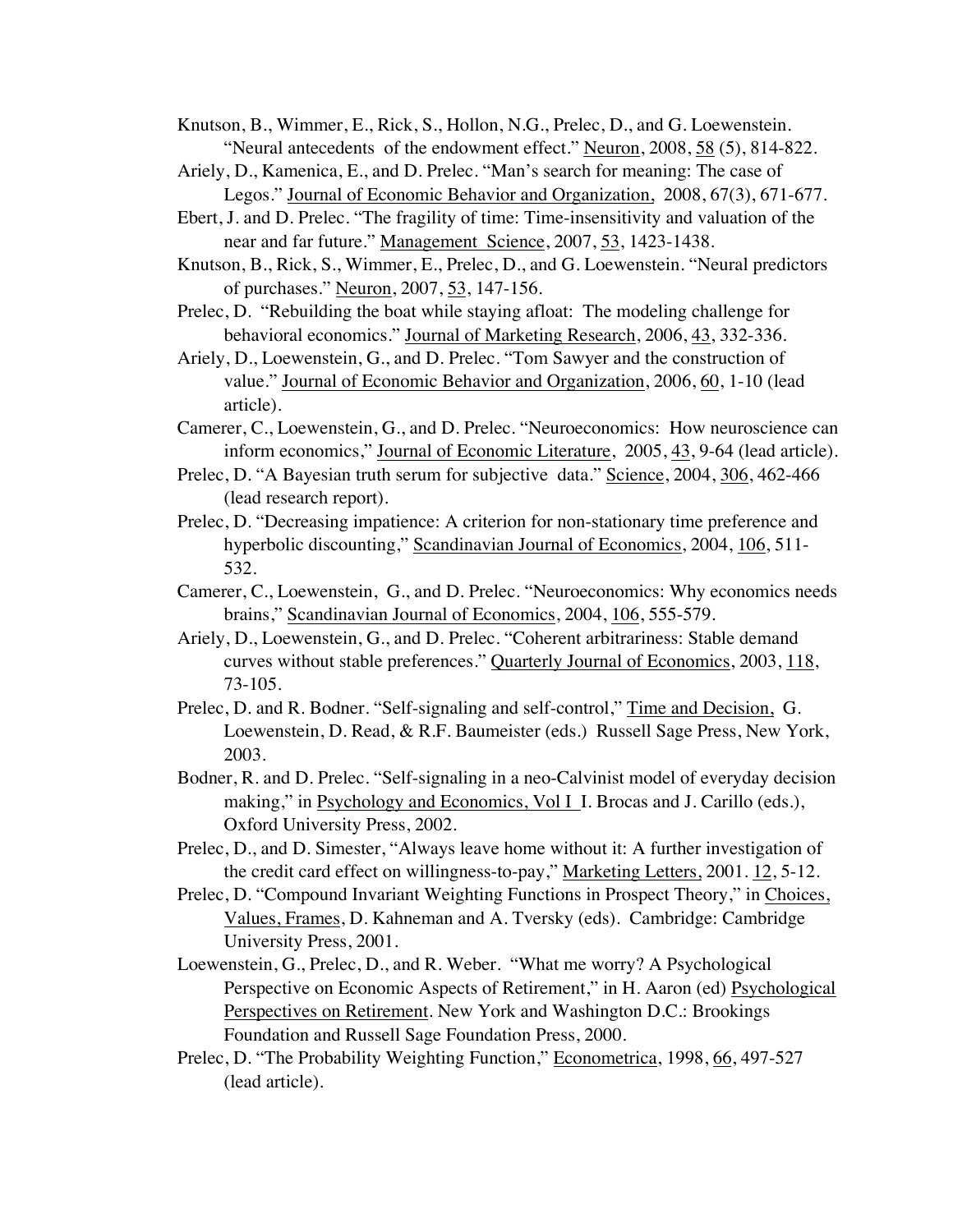- Prelec, D. and G. Loewenstein. "The Red and the Black: Mental accounting of savings and debt." Marketing Science. January, 1998, 17, 4-28. (lead article)
- Prelec, D., Wernerfelt, B., and F. Zettelmeyer. "The role of inference in context effects," Journal of Consumer Research, June 1997.
- Prelec, D., and G. Loewenstein. "Beyond time discounting," Marketing Letters, 1997, 8, 97-108.
- Herrnstein, R.J., G. Loewenstein, D. Prelec, and W. Vaughan, Jr. "Utility maximization and melioration: Internalities in individual choice," Journal of Behavioral Decision Making, 1993*,* 6*,* 149-185.
- Loewenstein, G. and D. Prelec. "Preferences over sequences of outcomes," Psychological Review, 1993, 100, 91-108.
- Loewenstein, G. and D. Prelec. "Anomalies in intertemporal choice: Evidence and an interpretation," Quarterly Journal of Economics, 1992, 107, 573-598.
- Herrnstein, R.J., and D. Prelec. "Melioration," in Choice Over Time, G. Loewenstein and J. Elster (eds.), New York: Russell Sage Press, 1992.
- Herrnstein, R.J., and D. Prelec. "A theory of addiction," in Choice Over Time, G. Loewenstein and J. Elster (eds.), New York: Russell Sage Press, 1992.
- Prelec, D., and R. J. Herrnstein. "Preferences and Principles, Alternative Guidelines for Choice," in Strategic Reflections on Human Behavior (R. Zeckhauser, editor), Cambridge, Mass.: MIT Press, 1991.
- Prelec, D., and G. Loewenstein. "Decision making over time and under uncertainty: A common approach," Management Science, 770-786, 37, 1991.
- Herrnstein, R.J., and D. Prelec. "Melioration: A theory of distributed choice," Journal of Economic Perspectives, 137-156, 5, 1991.
- Loewenstein, G. and D. Prelec. "Negative time preference," American Economic Review: Papers and Proceedings, 347-352, 81, 1991.
- Prelec, D. "Values and principles: Some limitations on traditional economic analysis," in Socioeconomics: Toward a New Synthesis*,* A. Etzioni and P. Lawrence d(Eds.), New York: M.E. Sharpe, 1991.
- Prelec, D. "A pseudo-endowment effect, and its implications for some recent nonexpected utility models," Journal of Risk and Uncertainty, 1990, 3, 247-259.
- Prelec, D. "The assumptions underlying the generalized matching law," Journal of the Experimental Analysis of Behavior, 1984, 41, 101-107.
- Prelec, D. "The empirical claims of maximization theory: A reply to Rachlin, and to Kagel, Battalio, and Green." Psychological Review. 1983, 90, 385-389.
- Prelec, D. "Matching, maximizing, and the hyperbolic reinforcement feedback function." Psychological Review*.* 1982, 89, 189-231.
- Prelec, D. and R.J. Herrnstein. "Feedback functions for reinforcement: A paradigmatic experiment," Animal Learning and Behavior, 1978, 6, 181-186.

# **Citations**

ISI Web of Science 4,800+, GoogleScholar 17,000+.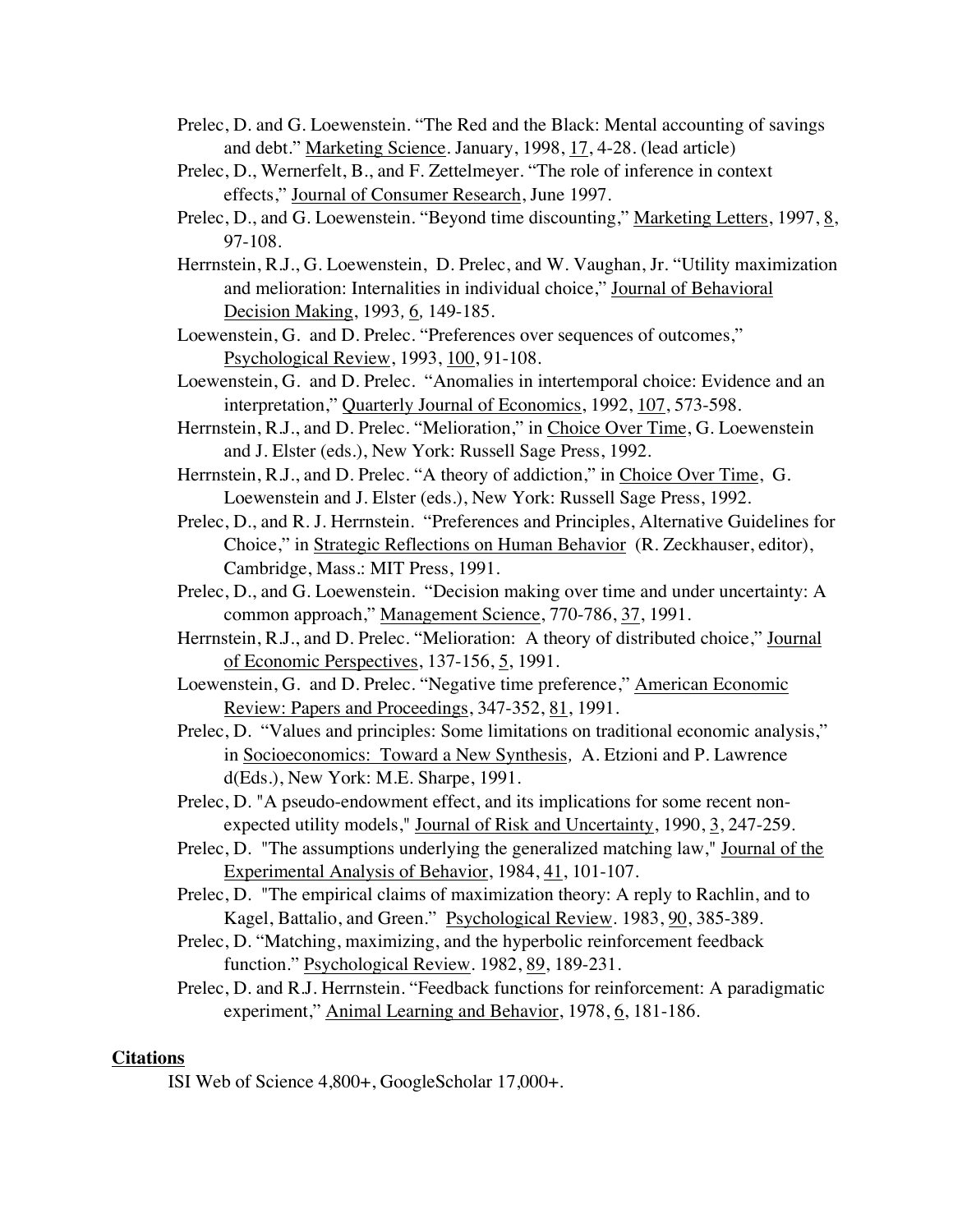### **Invited lectures, symposia (since 2010)**

Intelligence and the Mind, public lecture, University of London, December 2017. OECD workshop, "The State of Mind in Economics," Paris, October 2017. University of Strasbourg Institute for Advanced Study, Lecture, October 2017. Aix-Marseille School of Economic Philosophy Seminar, October 2017. IMéRA - Institut d'études avancées, Marseille, October 2017. Bayesian Crowds workshop, Erasmus University, Rotterdam, July 2017. Workshop on Distributed Agents, King's College, London, June 2017. Institute for Advanced Study Toulouse Scientific Council 5<sup>th</sup> Anniversary Conference, June 2017. Workshop on Quantitative Modeling in Medicine, University of Zagreb, June 1017. Plenary lecture: "Finding truth in a post-truth age,"  $12<sup>th</sup>$  International Conference on Challenges of Europe, Bol, Croatia, May 2017. Harvard Economics and Computer Science Seminar, April 2017. Yale School of Management, Marketing seminar, December 2016. Harvard University, Economics Department, Behavioral and Experimental Economics Workshop, November, 2016. University of Utah, Marketing Seminar, October 2016. Charles University, Prague, CERGE-EI Economics seminar, July 2016. University of Toronto, Marketing seminar, Toronto, December 4, 2015. Center for Research in Experimental and Political Decision Making seminar, Amsterdam University, Amsterdam, November 11, 2015 Erasmus Institute for Philosophy and Economics research seminar, Erasmus University, Rotterdam, November 9, 2015. Kellogg Marketing Camp, Northwestern University, Evanston, September 17-18, 2015 IAST presentation in the Self-deception, Self-signaling, and Self-control Workshop, Toulouse, June 23, 2015. Plenary lecture,  $6<sup>th</sup>$  conference of the French Experimental Economics Association (*ASFEE*), Paris School of Economics, Paris, June 16, 2015 Edmond and Lily Safra Center for Brain Sciences, Seminar, Jerusalem, June 11, 2015 The Heller Lecture in Computational Neuroscience, Hebrew University, Jerusalem, June 9, 2015. https://www.youtube.com/watch?v=3BOD6XIpRjM&fmt=22 Columbia University, Cognition and Decision Seminar, February 5, 2015 Boston University Marketing seminar, November 2014. Caltech Economic theory & Behavioral neuroscience (joint seminar), November 2014. Princeton University, Brain, Language Philosophy: Decision-Making Across the Disciplines, symposium, October 2014. Nuffield Economic theory seminar, Oxford University, June 2014. Behavioral and Experimental Economics Symposium keynote lecture, Maastricht, May 2014. Center for Experimental Social Science seminar, Oxford University, May 2014. LSE Psychology and Economics seminar, April 2014.

London Business School seminar, April 2014.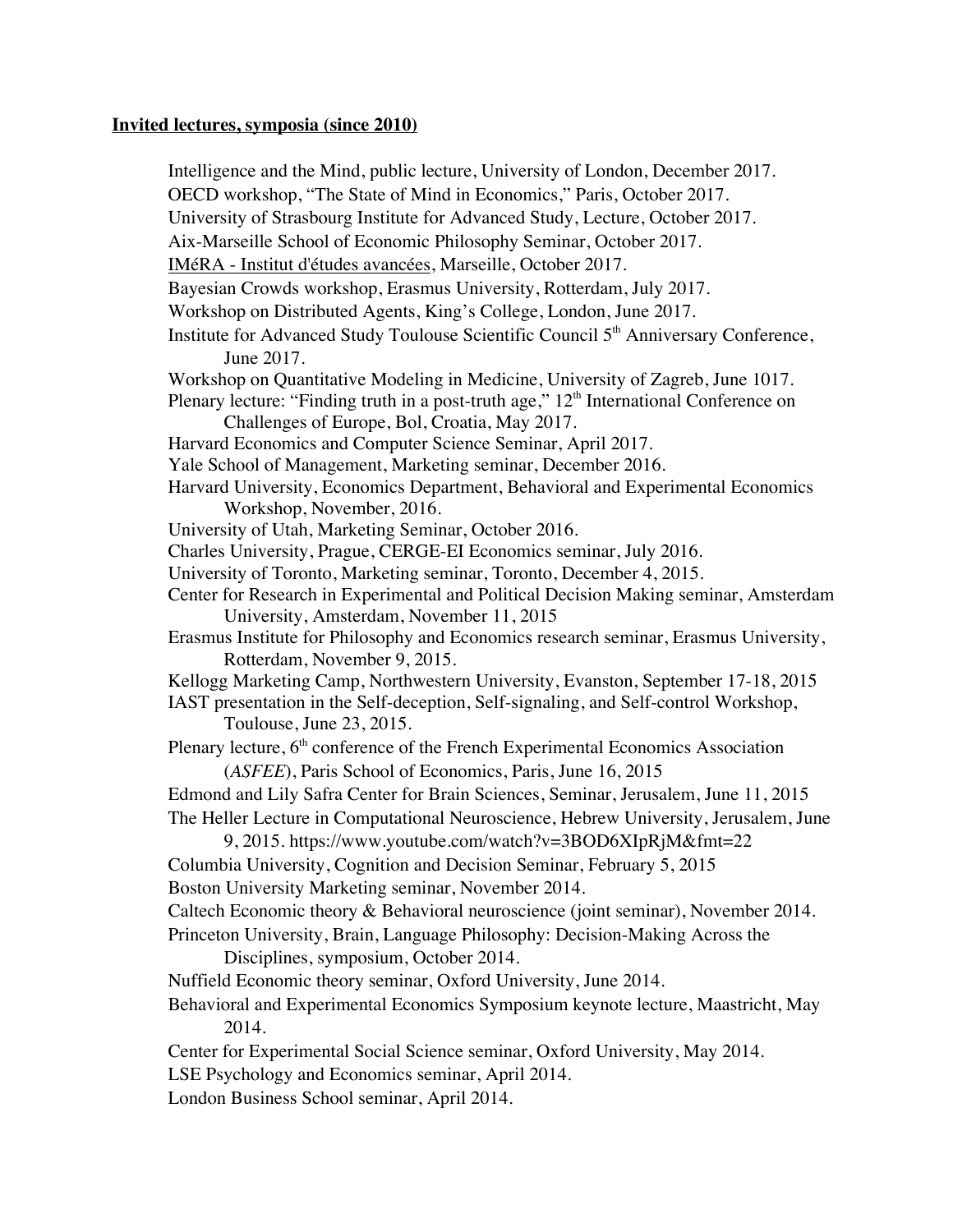Cass School of Business, City University London, seminar, April 2014. SFRA Colloquium on Behavioural Finance, Edinburgh University, March 2014. University College London, seminar, February 2014. LSE Economic Theory seminar, February 2014 Forum for European Philosophy, LSE, "The Ethics of Nudge," LSE, January, 2014. CNRS-HEC Paris, workshop on "Decision Making under Uncertainty and Beyond," December 2013. University College London, Affective Brain seminar, November 2013. Warwick University, Decision Research Seminar, October 2013. Society for Neuroeconomics Annual Meeting, Social and Decision Science Workshop lecture, Lausanne, September 2013 Consumer Neuroscience Satellite Symposium, Lausanne, September 2013. Brown University, Psychology Department Seminar, August 2013. 9<sup>th</sup> Invitational Choice Symposium, Noordwijk aan Zee, Netherlands, June 2013. Toulouse Institute for Advanced Study, workshop on "Shifting Attidudes." June, 2013. Yale University, Cognitive Psychology seminar, November 2012 University of British Columbia, Experimental Economics Seminar, October 2012 Harvard Kennedy School Decision Making Workshop, March 2012 Harvard Business School Science Based Business Initiative Seminar, April 2012 University of Manchester, workshop on consumption, March 2012 UCLA, Interdisciplinary seminar on behavioral decision making, February, 2012 Mellon Seminar, Philosophy Department, Columbia University, November, 2011 Seminar, Marketing Department, UT Austin, November, 2011 Workshop on Scarce Attention, Universite de Toulouse, September, 2011 Public lecture on Neuroeconomics, LSE, London, June 16, 2011 Behavioral Public Policy Seminar, LSE, London, June 15, 2011 Seminar, Decision Sciences, University of Columbia, April 2011 Seminar, Decision Sciences, Rady School of Management, UCSD, February 2011 Seminar, Marketing Department, Booth School of Business, University of Chicago, January 2011 Seminar, Fox School of Business, Temple University, December, 2010. Speaker, Hindustani Times Leadership Summit, New Delhi, November, 2010. Lecture, Martinos Brainmap Seminar, Cambridge MA, September 2010. Lecture, Symposium on Decision Science, Temple University, September 2010. Seminar, VIII Invitational Choice Symposium, North Key Largo, May 2010. Lecture, Behavioral Science Conference, Yale University, April 2010. Seminar, Economics Department, University of Pennsylvania, April 2010. Seminar, Economics Department, Princeton University, April 2010. Keynote Lecture, 17<sup>th</sup> International Conference on Biomagnetism, BIOMAG2010, Dubrovnik, March, 2010. Seminar, Sabanci University, Istanbul, March, 2010. Seminar, Temple University Law School, February, 2010